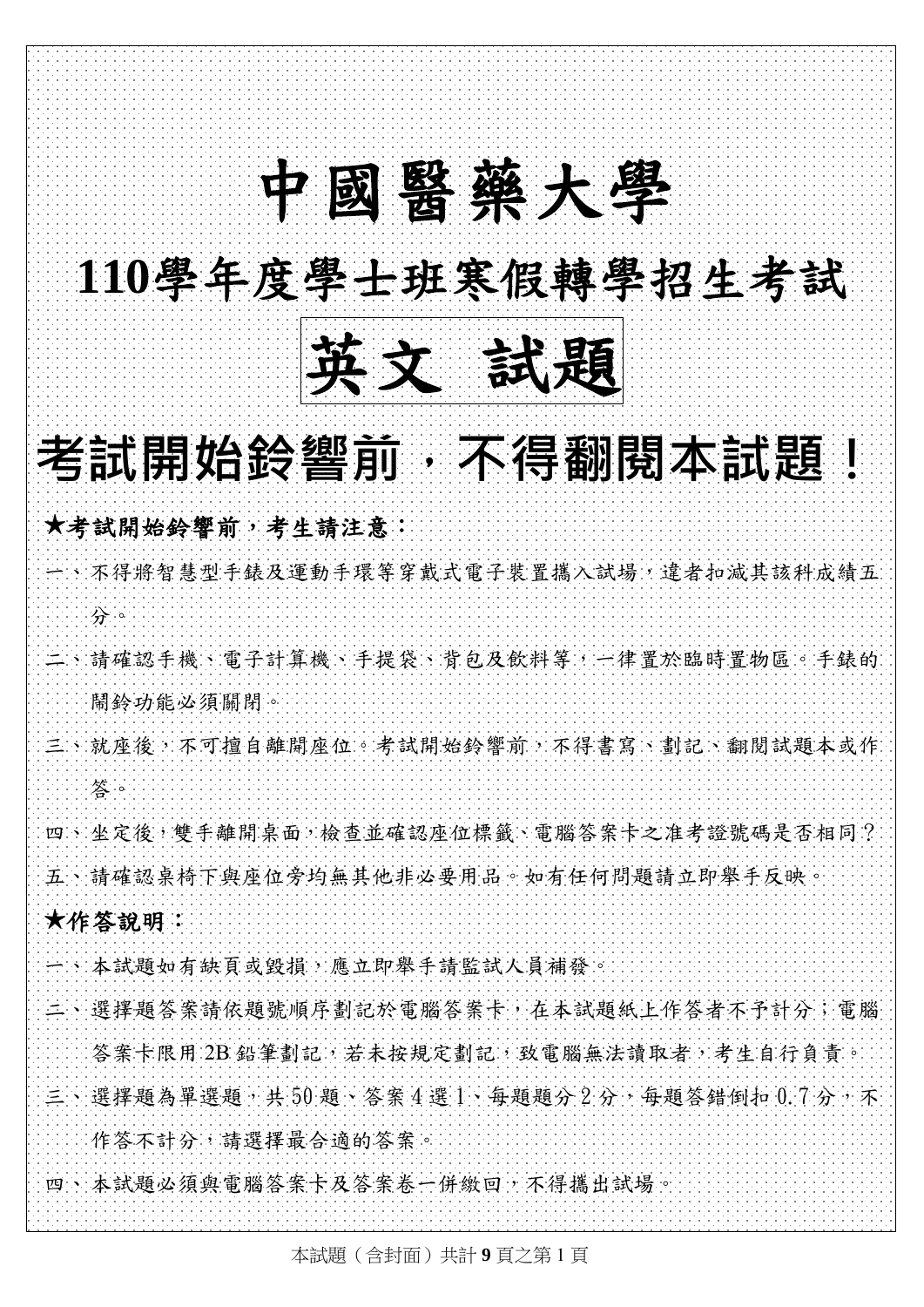#### **I. Vocabulary and Phrases: Choose the BEST answer to complete each sentence.**

1. Omicron was totally or partially resistant to neutralization by all mAbs tested. Sera from Pfizer or AstraZeneca vaccine recipients, sampled 5 months after complete vaccination, barely Omicron.

(A) inhibited (B) released (C) demonstrated (D) facilitated 2. When President Barack Obama was done, the crowd rose and clapped vigorously. Yet, at the question and answer session, attentive spectators and audience several points about the given speech.

(A) inclined (B) increased (C) raised (D) nourished 3. Every fiber in the boxer's muscles in anticipation when the fight was about to begin. (A) swayed (B) relaxed (C) stretched out (D) tensed 4. Many families create their own colors at home, using dyes from flowers. (A) inhibited (B) extracted (C) incorporated (D) inserted 5. They received  $a(n)$  \_\_\_\_ of letters in reply to the advertisement.

(A) avalanche (B) amount (C) rain (D) blanket

**(Questions 6~10:** Please choose the word that has the same meaning as the word in *italics.*)

6. Most of the building remains *intact* even after the impact of the earthquake.

(A) undamaged (B) imperfect (C) diminished (D) partial

7. One group of ancient people stalled temporarily in the Middle East, while the other *commenced* a journey that would last tens of thousands of years.

(A) stopped (B) completed (C) halted (D) initiated

8. The government should provide a list of products that are potentially *hazardous* to health.

(A) detrimental (B) beneficial (C) harmless (D) favorable

9. Adele's *relentless* pursuit of perfection has made her a successful person.

(A) recurrent (B) ceaseless (C) occasional (D) intermittent

10. The future *prosperity* of the country depends on economic growth.

(A) frivolity (B) affluence (C) inferiority (D) slump

### **II. Grammatical Expressions: Choose the one word or phrase that best completes the sentence.**

11. James P. Allison and Tasuku Honjo's contributions to cancer study were \_\_\_ those of Albert Einstein.

(A)More important than

(B) important than

(C) as important as

(D) the most important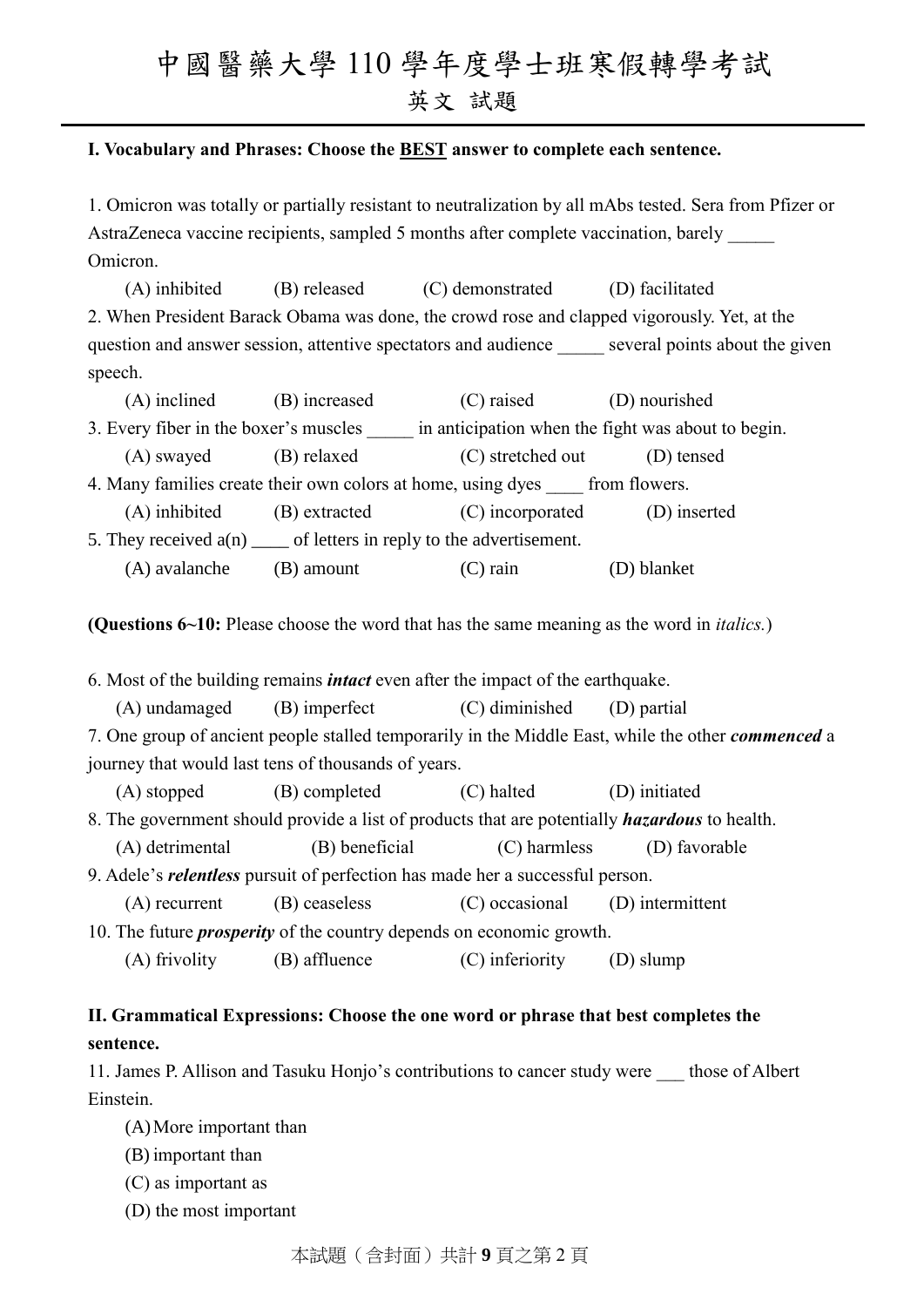12. Computers and other electronic equipment become obsolete in just a few years, customers with little choice but newer ones to keep up with the trend and fulfill their desire.

(A) left; bought (B) to leave; to buy (C) to leave; buying (D) leaving; to buy 13. With a team \_\_\_ 17 Omnis and 10 Westerners, our ship *Sohar* departs Muscat on November 23.

 $(A)$  comprised of  $(B)$  consisted of  $(C)$  composing of  $(D)$  combined of 14. Paintings of Egyptians over 4,000 years show both men and women painting their nails and wearing makeup.

(A) date back (B) dated back (C) dates back (D) dating back 15. In recent years in many industrialized nations, tattooing, henna body art, and, to a lesser degree, scarring in popularity.

(A) gain (B) gained (C) gaining (D) have been gaining 16. It is no doubt a fact that form of energy.

(A) electricity is the most useful

- (B) electricity the most useful
- (C) the most useful in electricity
- (D) electricity being the most useful

17. In of the perfect beach, travel writer Stanley Stewart heads to brazil, where he discovers some of the world's most beautiful sandy escapes.

(A) pursue (B) pursued (C) pursuit (D) pursuing 18. flying, a bat emits a rapid series of ultrasonic signals, which bounce off any object in its path.

(A) When it is (B) When it (C) When is (D) It is

19. The tips of some undersea mountains islands in the middle of the ocean.

(A)forming (B) form (C) they form (D) to form

20. Training this way requires an athlete to be not only but as well.

(A) physical fitting … psychological healthy

(B) physical fitting … psychologically healthy

(C) physically fit … psychologically healthy

(D) physical fit … psychological healthy

### **III. Cloze: Choose the BEST answer for each blank in the passage.**

#### **Passage 1**

In 1982, Hugh Herr and a friend set out on a climbing expedition in New Hampshire, but partway through the hike they found themselves in the middle of a fierce blizzard. They soon lost their 21. in the storm, and ended up wandering through the woods for three days and nights. Exposed to the elements, the climbers became weak and gradually began to lose 22. in their limbs.

Hugh and his friend were eventually rescued and taken to safety, but doctors were unable to 23. Hugh's legs. Hugh had to replace his legs with a pair of prosthetics. It took many  $\_\,$  24. surgeries

本試題(含封面)共計 **9** 頁之第 3 頁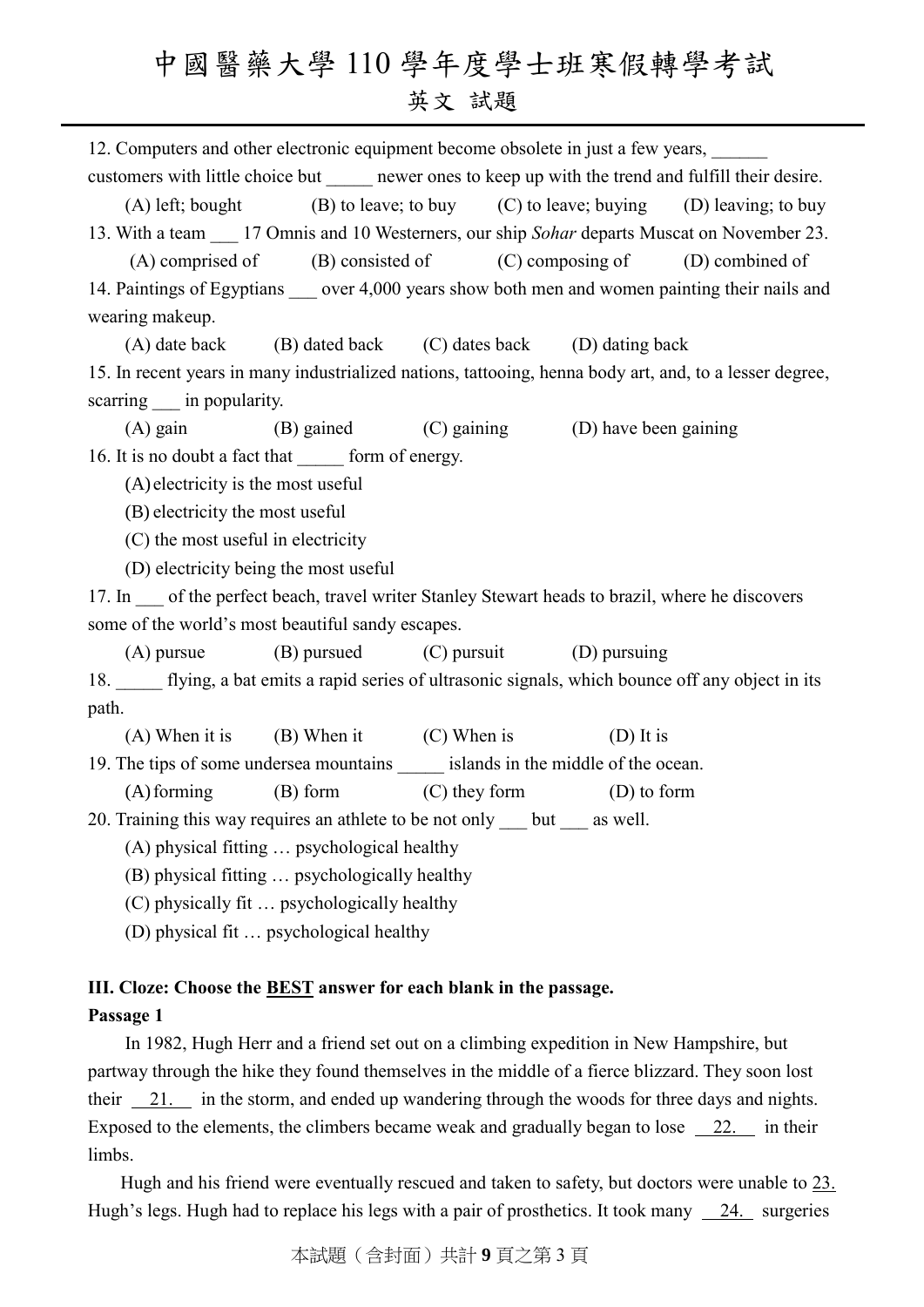before Hugh could even walk on his prosthetic limbs. But still Hugh wanted to climb. So, he constructed a number of prosthetic legs specially 25. for climbing. Instead of 26. his ability to climb, Hugh's new legs gave him some advantages over other climbers.

Hugh had discovered a new passion. He earned his PhD in biophysics and now designs advanced prosthetics at the Massachusetts Institute of Technology, where he is developing ways to allow the brain to directly 27. a prosthesis. If Hugh's ideas are 28. successfully, they could represent a revolution in the field of prosthetics.

| 21. (A) orientation  | (B) expectation | $(C)$ arrangement | (D) confusion     |
|----------------------|-----------------|-------------------|-------------------|
| $22. (A)$ sensation  | (B) emotion     | (C) passion       | (D) impression    |
| $23. (A)$ leave      | (B) surrender   | (C) abandon       | (D) salvage       |
| $24. (A)$ plain      | (B) effortless  | (C) problematic   | (D) intricate     |
| $25. (A)$ futile     | (B) adapted     | (C) idled         | (D) objectionable |
| $26. (A)$ increasing | (B) concluding  | $(C)$ enhancing   | (D) compromising  |
| $27. (A)$ crush      | (B) retract     | $(C)$ manipulate  | (D) shatter       |
| 28. (A) implemented  | (B) terminated  | (C) disregarded   | (D) suspended     |

#### **Passage 2**

By the time Genghis Khan died in 1227, he had fathered 29. children by several wives, but it was his son Ogodei who was chosen to rule his empire as Great Khan. Under Ogodei, who ruled from 1229 to his death in 1241, the  $\overline{30}$ . of the already immense Mongol Empire stretched into Europe, Russia, the Middle East, and China. Ogodei proved that he and his armies were just as 31. as those of his father, killing great numbers of enemies without mercy. Ogodei loved food and drink. He built a palace in the Mongol capital which had  $a(n)$  32. silver fountain decorated with animals. Instead of water, the fountain poured out wine and other strong drinks. In fact, some believe it was his excessive drinking that killed him.

| $29. (A)$ reputation | (B) numerous | (C) numbered   | (D) fierce     |
|----------------------|--------------|----------------|----------------|
| $30. (A)$ extent     | (B) amount   | (C) reputation | (D) discipline |
| 31. (A) infuriated   | (B) decayed  | $(C)$ elegant  | (D) fierce     |
| $32. (A)$ elegant    | (B) hideous  | (C) unsightly  | (D) miserly    |

#### **Passage 3**

The sales of guns in the United States are strictly 33. ; licenses are required for all guns. When people try to legally purchase guns in the United States, the seller automatically 34. CJIS (FBI's Criminal Justice Information Service Division). CJIS then checks their computers to see if the purchaser has any criminal records that would prevent him or her from owning a gun. In addition, police 35. some 50,000 fingerprints to CJIS every day for checking.

| 33. (A) regulated | (B) opposed | (C) relayed  | (D) installed |
|-------------------|-------------|--------------|---------------|
| $34. (A)$ uploads | (B) commits | (C) alerts   | (D) conceals  |
| 35. (A) retained  | (B) relayed | (C) withheld | $(D)$ kept    |

本試題(含封面)共計 **9** 頁之第 4 頁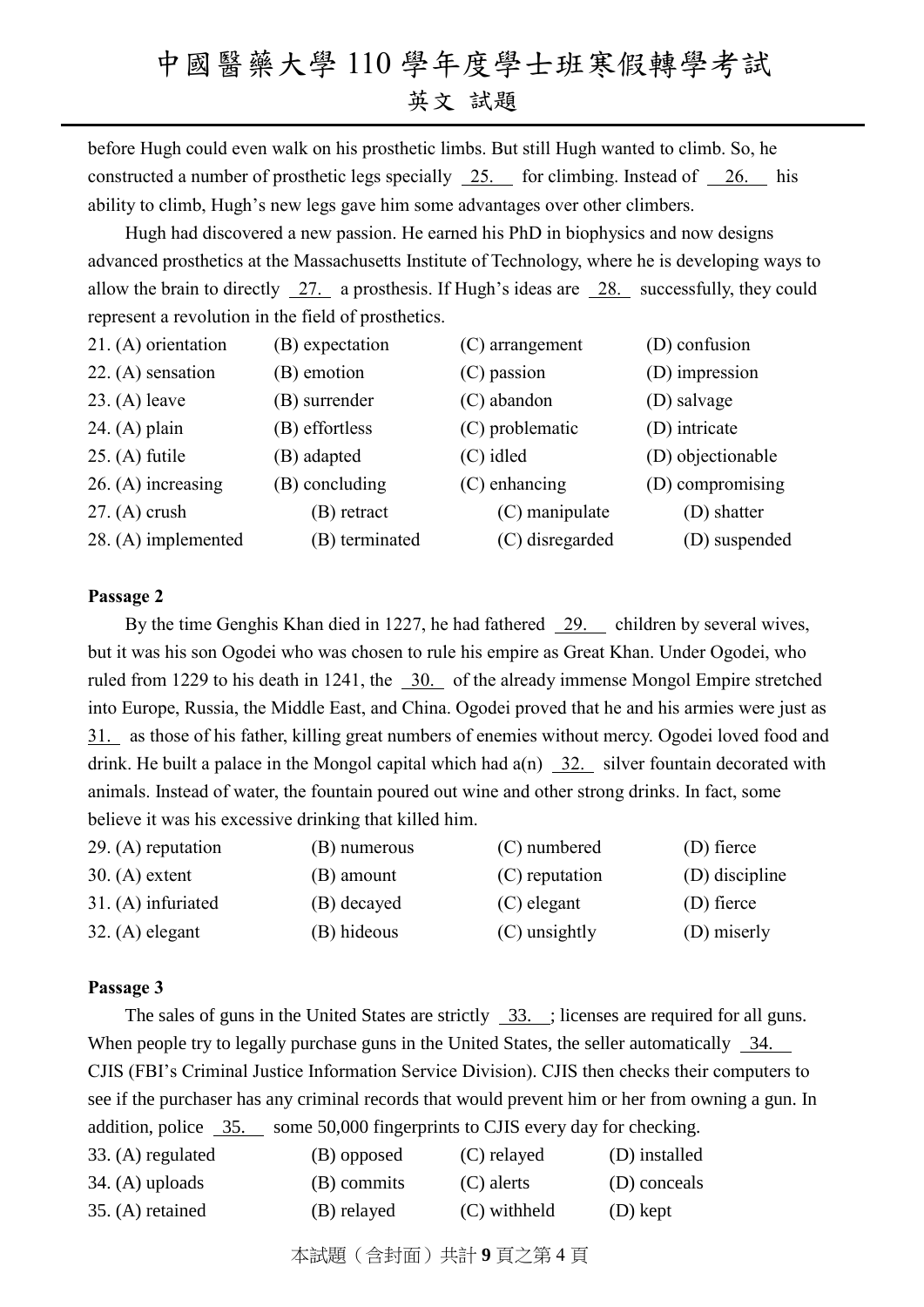**IV. Reading Comprehension: Choose the BEST answer to each question/statement below according to what is stated and implied in each passage.**

#### **Who Was King Khufu?**

King Khufu was the leader, or pharaoh, of Egypt who governed his country from 2589 to 2566 B.C. He ordered the building of the largest structure in the world at that time, the Great Pyramid at Giza. It is almost 150 meters tall and was completed around 2560 B.C. Experts say that it is made up of about 2.3 million stone blocks. No one is absolutely sure, but *apparently* it took about 23 years to complete. It is the only one of the Seven Wonders of the Ancient World that is still standing today. It was also the tallest man-made structure in the world for over 3,800 years.

Khufu also played an important role in helping to strengthen Egypt. In order to build the Great Pyramid, he got thousands of ordinary Egyptians to come to Giza to work on *it*. He also made the people of Giza give food, water, and beer to the visiting workers. The building of the pyramid brought together large groups of people from all over the country for the first time. Building the pyramid became Egypt's most important job – something everyone could be proud of. This helped to unite the people and strengthen the country.

36. The purpose of the passage is to describe \_\_\_\_.

- (A) one of the Seven Wonders of the Ancient World
- (B) the way ancient Egyptians lived
- (C) what King Khufu did for his country
- (D) how ordinary Egyptians helped to strengthen their country
- 37. What is the main idea of paragraph 2?
	- (A) Thousands of Egyptians came to Giza to live.
	- (B) Building the Great Pyramid was very difficult.
	- (C) The people of Giza helped the visiting workers.
	- (D) Building the Great Pyramid helped to strengthen Egypt.
- 38. In paragraph 1, sentence 5, the word *apparently* means \_\_\_\_.
	- (A) unfortunately (B) exactly (C) probably (D) usually

39. In paragraph 2, sentence 2, the word *it* refers to \_\_\_\_.

(A) ordinary Egyptians

(B) the pyramid

(C) groups of people

(D) King Khufu's sons

40. Which statement about the Great Pyramid is **NOT** true?

- (A) It took thousands of workers to build it.
- (B) It took over 20 years to build it.
- (C) It was probably finished in the year 2560 B.C.
- (D) It contained about 3.2 million stone blocks.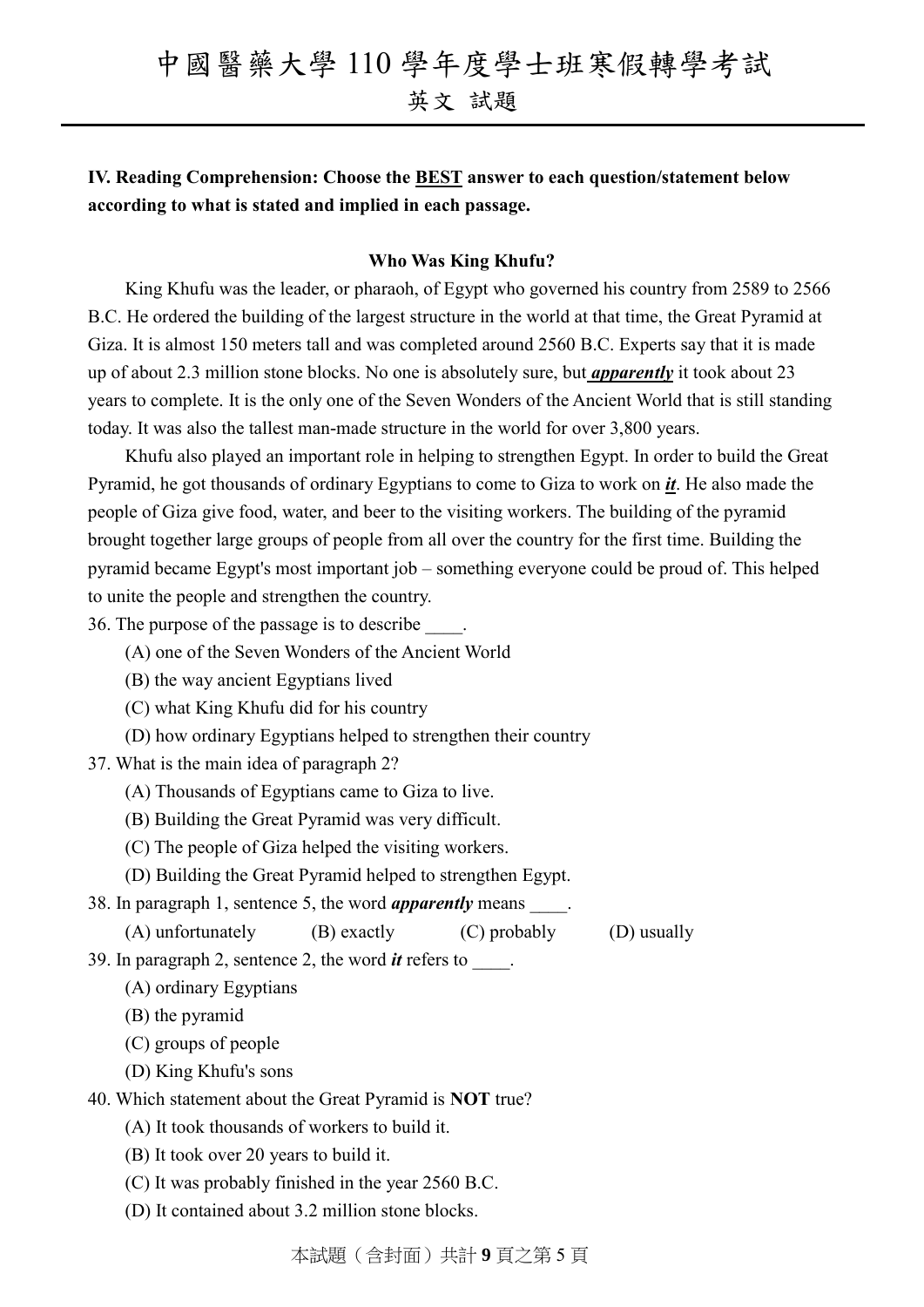#### **How Safe is Safe?**

The United States believes that it has the safest food in the world. Maybe so, maybe not. Each year one in four citizens suffers from a food-related illness, and some 5,000 people die from something they ate. From field to kitchen, risks crop up everywhere.

The chief topics of discussion one midsummer afternoon in a conference room at the Centers for Disease Control and Prevention (CDC) are ground beef, eggs, salad, a kind of nut called an almond, and a green plant called cilantro used to flavor dishes. This is not a conversation about the lunch menu, but a review of nationwide occurrences of disease caused by food. At the table are 26 epidemiologists – medical detectives *charged with investigating* the mysterious links between contaminated foods and the illnesses they trigger.

The stories are not those you might expect to hear, of people getting sick from drinking raw milk or eating food left too long in the hot sun at a picnic. Instead, they are accounts of people made sick by eating ordinary fruits and vegetables such as oranges and tomatoes, or from consuming carefully-prepared foods such as salads, hamburgers, and chicken dishes. The problem foods were served in kitchens, restaurants and nursing homes, and at churches, temples, family gatherings and child-care centers. *They* were distributed to many towns, in many states nationwide.

On the face of it, you would not associate the word 'risk' with eating, an essential part of life. However, in recent years we've been presented with troubling information about a wide variety of the dangerous substances found in our food supply. For example, chemicals used to kill pests remain on our fruits and troubling amounts of poisonous metals appear in our fish. Although skeptics point out that some of them shown were to be false shortly after being announced, most of us of find it hard to be optimistic about the safety of our food supply. A revolution in the way our food is produced and prepared has led to a compromise in food safety (and some say nutrition), where problems could start even before the foods have reached the supermarket.

You may think you know enough about safe eating. You may be diligent about buying safe foods and cleaning and cooking them properly. You know which dishes to order in restaurants and which to avoid. But the food safety experts and the epidemiologists at the CDC may not agree with you. They want you to rethink the way you view food and make safe food practices an integral part of your everyday life.

People who grew up in the last century may remember how delicious home-baked cookies are. They also probably remember eating cookie dough, that sweet, melting mix of butter, brown sugar, and raw eggs. They probably licked the bowl frequently over the years with no ill effect, the wisdom being that one should avoid only raw eggs with broken shells which might allow poisons in.

But now food experts agree that even a perfect egg may not be safe. It may contain *Salmonella enteritidis* which can cause fever and serious stomach problems, even a life-threatening infection. It can get originate from the chicken itself, infecting her eggs before the shells are formed. It is now compulsory that all eggs sold in the U.S. carry a safe-handling label telling people to keep them in

本試題(含封面)共計 **9** 頁之第 6 頁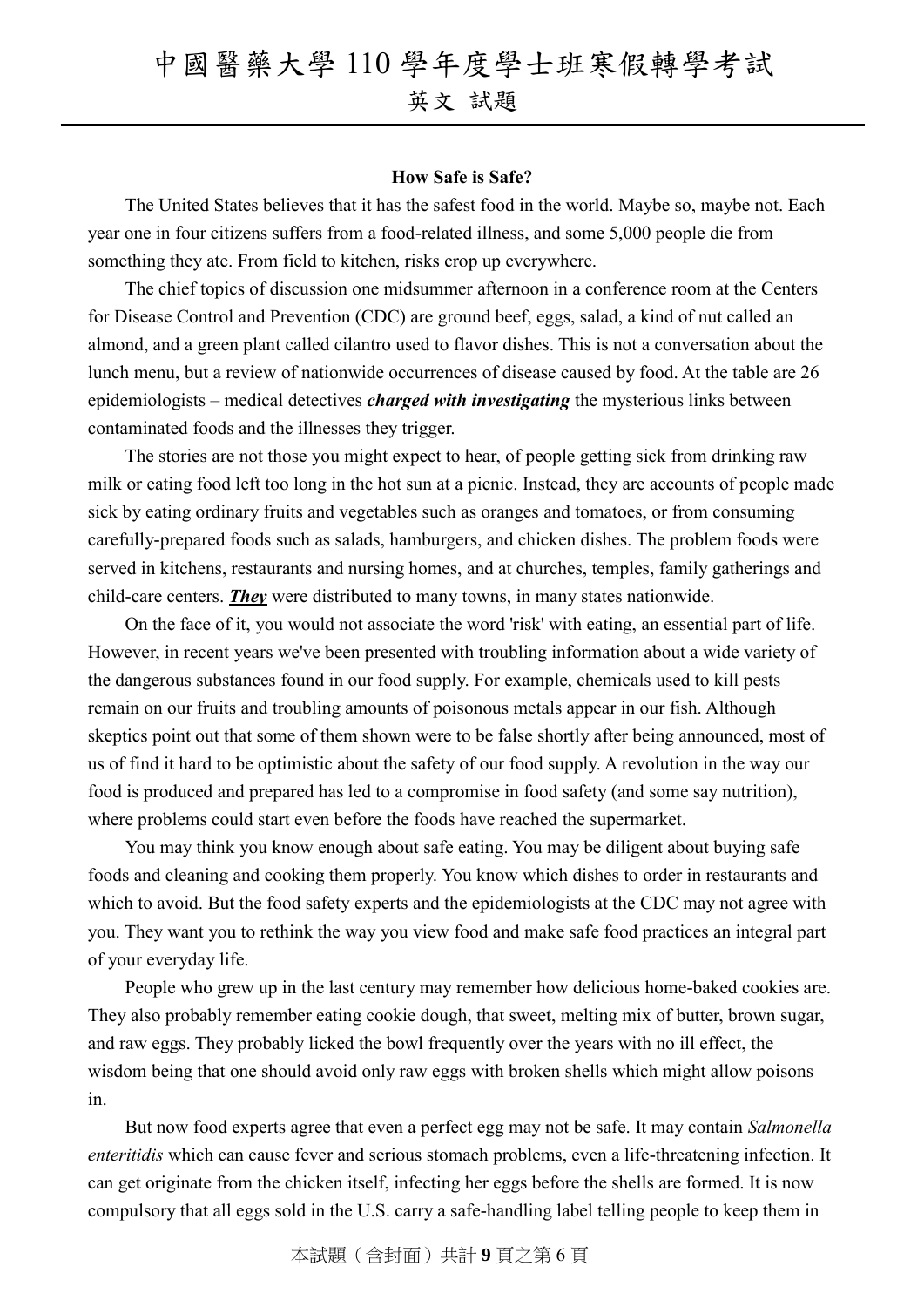the refrigerator, and to cook all foods containing eggs thoroughly before eating them to diminish the risks of falling ill.

These precautions notwithstanding, a 1994 case involving contaminated ice cream caused one of the largest occurrences of salmonella poisoning ever recorded. Trucks transporting the premix for Schwan's, a widely distributed brand of ice cream, carried traces of raw eggs contaminated with *Salmonella enteritidis*. The outbreak sickened an estimated 224,000 people in 48 states. Of course this doesn't mean we should stop eating ice cream or other foods we love. They're just a reminder that we should always think about possible risks in the foods we eat and make wise decisions about what we put in our mouths.

#### 41. The story is mainly about  $\qquad$ .

- (A) the CDC and how it does its job
- (B) pests that threaten our food
- (C) compulsory labeling of food products
- (D) threats to the safety of our food
- 42. In paragraph 2 sentence 3, another way to say "*charged with investigating*" is
	- (A) worried about investigating
	- (B) who pay people to investigate
	- (C) whose job it is to investigate
	- (D) excited about investigating
- 43. What is the main idea of paragraph 3?
	- (A) Many people get sick from drinking raw milk.
	- (B) Contaminated foods are found in a wide variety of places.
	- (C) Carefully-prepared foods are generally found to be safe.
	- (D) Fruits and vegetables can be contaminated.
- 44. In the last sentence of paragraph 3, the word *they* refers to
	- (A) ordinary fruits and vegetables
	- (B) carefully-prepared foods
	- (C) problem foods
	- (D) stories
- 45. The largest occurrence of salmonella poisoning  $\qquad$ .
	- (A) made over 200,000 people sick
	- (B) happened recently in the U.S.
	- (C) affected people in all 50 states
	- (D) was caused by eggs served in restaurants

#### **Robot Abuse?**

The field of robotics is booming and scientists are developing ever more complex types of robots. But as machines evolve from being mere devices to possessing artificial intelligence, some scientists are calling for laws to help prevent possible human abuse of robots, as well as potential

本試題(含封面)共計 **9** 頁之第 7 頁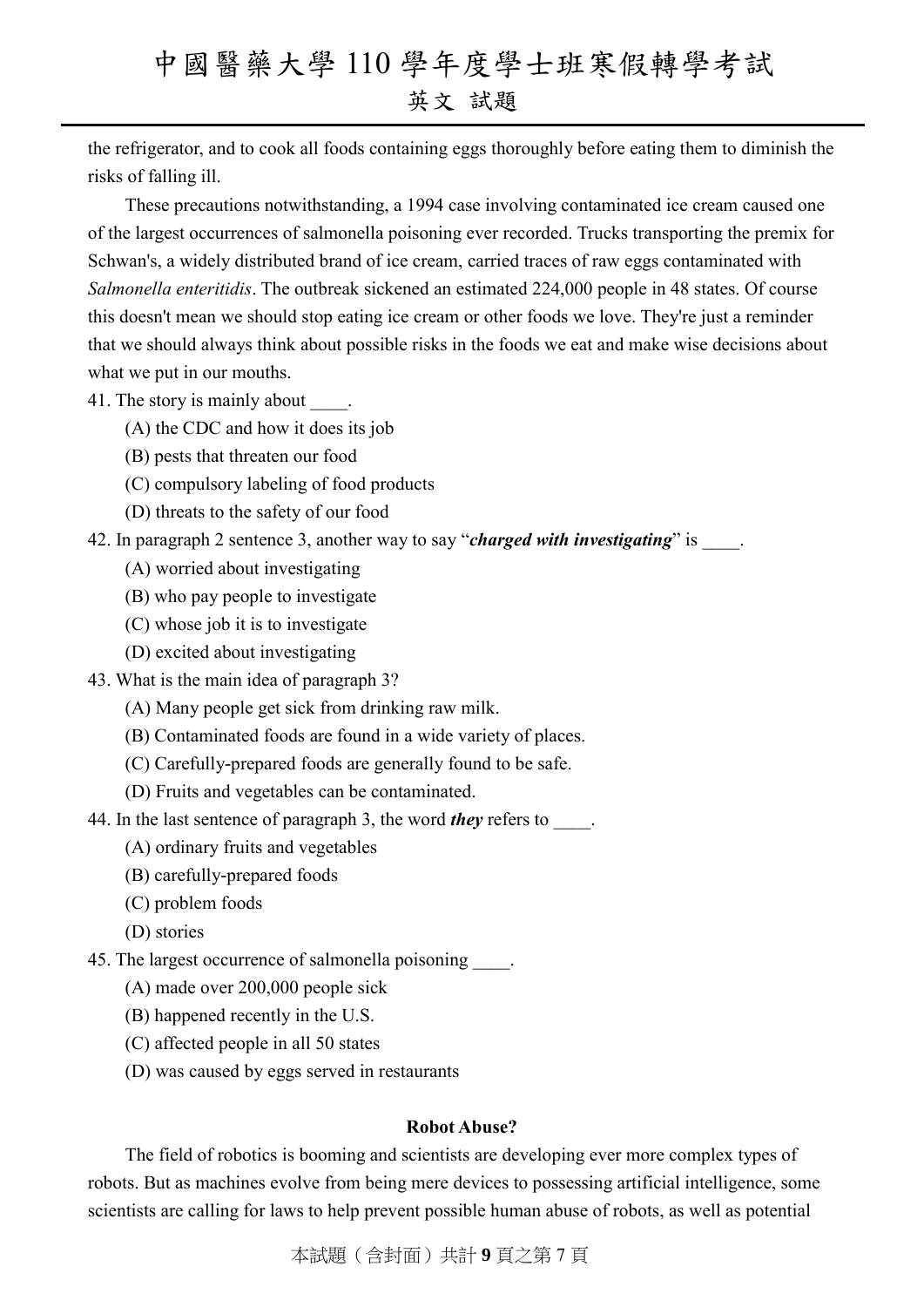robot abuse of humans. In fact, the government of South Korea considered this issue so vital that it started drawing up a code of ethics to prevent both types of abuse. South Korea's Ministry of Commerce, Industry and Energy announced that this Robot Ethics Charter would cover standards for robotics users and manufacturers, as well as suggestions for ethical standards to be programmed into robots. "The move anticipates the day when robots, particularly intelligent service robots, could become a part of daily life as greater technological advancements are made," the ministry said in a statement.

A group of futurists (people who predict future events and conditions) and a science-fiction writer were chosen to work on the charter. They count among their colleagues Gianmarco Veruggio of the School of Robotics in Genoa, Italy, who is recognized as a leading authority on roboethics, or the moral treatment of robots. "Robotics is a new science with *manifold* applications that can assist humans and solve many, many problems," he said. "However, as in every field of science and technology, sensitive areas open up, and it is the specific responsibility of the scientists who work in this field to face this new array of social and ethical problems."

South Korea possesses one of the world's most high-tech societies. The country's Ministry of Information and Communication is working on plans to put a robot in every South Korean home by 2020. The new charter aims to gradually establish some basic rules for human interaction with robots in the future. The main focus of the charter appears to be dealing with social problems they foresee, such as human control over robots and humans who might prefer interacting with robots than with humans.

The forthcoming document will also provide insight into legal issues, such as the protection of data acquired by robots and establishing clear identification and traceability of the machines. Veruggio talks about how technological advances have introduced new models of human-machine relationships that may bring different ethical challenges. "Think of...military applications of robotics, of robots in children's rooms," he said.

The South Korean charter is not entirely different from science-fiction writer Isaac Asimov's three laws of robotics. The laws, familiar to many science-fiction readers, were first put forward by Asimov in his 1942 short story "Runaround": robots may not injure humans or, through inaction, allow humans to come to harm; robots must obey human orders unless they conflict with the first law; robots must protect themselves if this does not conflict with the other laws. On the surface, the laws seem to make sense. Nonetheless, robot researchers say that Asimov's laws---and the South Korean charter---belong to the area of science-fiction and are not yet applicable to *their* field.

"While I applaud the Korean effort to establish a robot ethics charter, I fear it might be premature to use Asimov's laws as a starter," said Mark Tilden, the designer of RoboSapien, a robot toy. Current robot intelligence is only a fraction of what they are in Asimov's stories, so assuming today's robots have morals remains a fantasy. Hiroshi Ishiguru of Osaka University, who helped create a female android, a human-like robot, agrees: "If we have a more intelligent vehicle, who takes the responsibility when it has an accident? We can ask the same question of a robot. Robots do not have human-level intelligence. It is rather similar to a vehicle today." Perhaps scientists should

本試題(含封面)共計 **9** 頁之第 8 頁